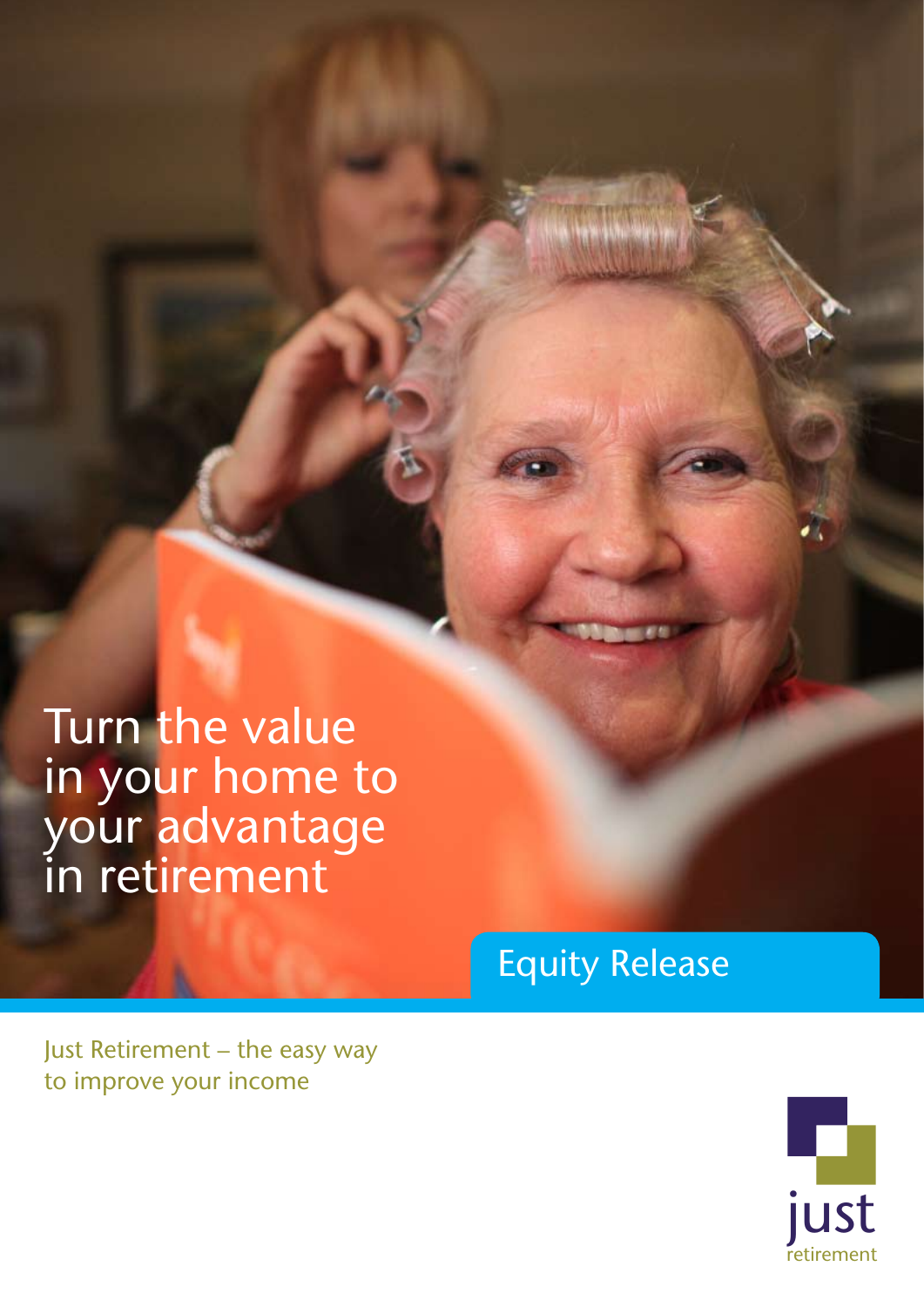# **Who is Just Retirement?**

As our name suggests, Just Retirement is a specialist company completely focused on improving the incomes of clients approaching retirement or in retirement.

We do this by working with Financial Advisers to increase their clients' understanding of the options and choices to optimise their retirement income.

There's also the reassurance of knowing that when you take up an equity release option with Just Retirement you are dealing with a company that your Financial Advisor recognises as a trusted name in providing retirement solutions.

Our commitment to **Treating Customers Fairly** is embodied in all aspects of our service from the information we provide, through the application process, to the point where payments

are first made and throughout the entire time that you receive your equity release income.

# **An Equity Release Lifetime Mortgage could make a significant difference to your lifestyle**

Approaching retirement or being in retirement is a time for making important choices and decisions about how best to maximise your income.

You may have a pension, you may not. Your pension may be enough to live on, it may not. You may have equity in a property you own. If so, one option to increase your income in

retirement is equity release.

- **• Unlock the value of your home.** Most homeowners in or approaching retirement have equity in their properties. Release some of this value to improve your lifestyle in retirement.
- **• No need to sell your home.** You can continue to live in your home and benefit from any further increases in value.
- **• For a more comfortable retirement.** Enjoy retirement safe in the knowledge that you getting long-term income security.
- **• Take an initial cash lump sum.** Spend the money as you please – consolidate your debts, make home improvements, help family members or make one-off purchases.
- **• Withdraw money on a regular basis.** Flexibility to 'draw- down' scheduled payments each year or ad hoc payments to boost your income.
- **• A considered approach.** Equity release requires careful consideration. **This is where your Financial Adviser and Just Retirement can help**





**Treating Customer Fairly**

Just Retirement is regulated by the Financial Services Authority and fully embraces Treating Customers Fairly as set out by the FSA. This is designed to ensure that customers receive clear information, advice and benefits that are relevant to their needs.

'5 Star accolade at the Financial Advisor Service Awards 2005, 2006 and 2007'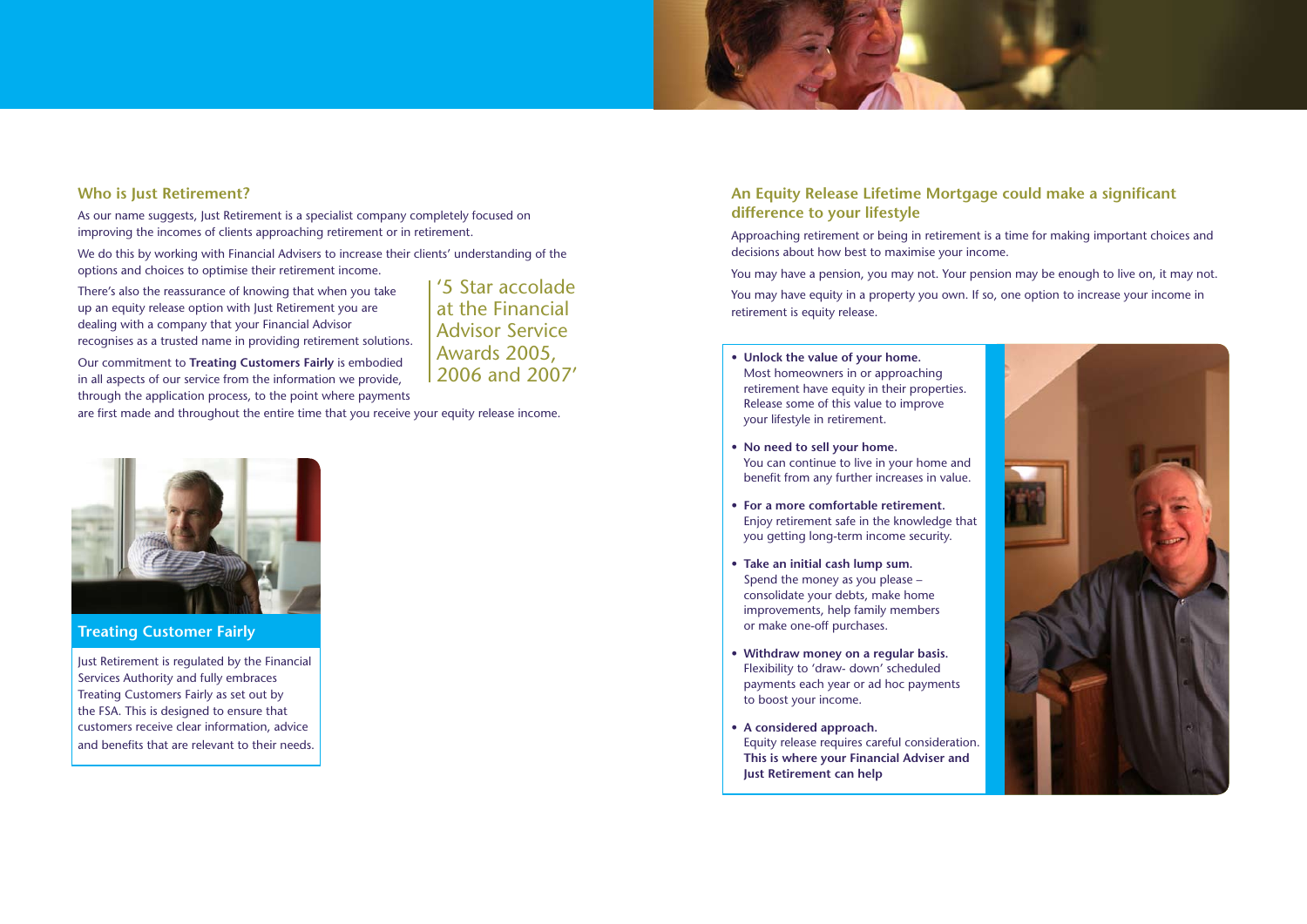

## **Why the equity release decisions you make now are so important**

Deciding to take up an equity release plan is a big decision. Making the right choice is vital as you have several options. So you have some important questions to ask of yourself before you proceed – **including:** 



## Do I fully understand what it is?

*Put simply, the Just Retirement Roll-Up Lifetime Mortgage Equity Release Plan – as the name suggests – is a mortgage. It enables homeowners to release some of the value of a property they own either as;*

- *a. a one-off, tax-free cash lump sum*  **and/or**
- *b. ad hoc payments from an arranged cash facility*

#### **and/or**

*c. yearly payments from the cash facility – up to the limit of the cash facility* 

#### *Like all mortgages you borrow money which will need to be paid back, plus interest on the sale of your property.*

## Do I actually qualify for equity release?

*To qualify for equity release you must:*

- *1. Be aged over 60 years old.*
- *2. Own an acceptable property in England, Wales, Scotland or Northern Ireland.\**
- *3. Own a property valued at £70,000 or over.*
- *\* Some types of property are not eligible. See 'Things to remember on page 6*



#### Have I discussed my plans with my family?

*Keeping your family informed about your potential plans is always a good idea. You may find that starting a new mortgage could be an 'issue' for potential beneficiaries.* 

*Some family members may be happy for you - others not so. Remember, when you die, the repayment of the mortgage and interest will reduce the value of your estate.*

*Check out all your options carefully.* 

## Will equity release affect my State Benefits?

This chart shows the number of people in the UK aged 85 to 89, and over 90, in 1976 and 2006. By 2006 there were more than 1.1million people aged 85 or  $\overline{\mathsf{over}}$  in the UK.

*Some benefits may be affected by the decision to release equity in your home, as they are subject to means testing. These are Pension Credit, Council Tax benefit and Health Benefit.*

*For example. If you have more than £90 a week private income - anything over and above the Basic State Pension - and you decide to use an equity release plan to top up your income, you will automatically lose any Pension Credit entitlement.* 

*Make sure you have all the facts before you decide.* 

## Do I know how much my property is worth?

*Most homeowners approaching or in retirement will have some equity in their property – in some cases a considerable amount.*

### How much money can I release – and how?

*The amount of value that can be released will partly depend on the value of your property. So you will need to get your home professionally valued. A valuation fee will be applicable.*  **Initial lump-sum:** *You can borrow an initial, tax-free lump-sum to spend as you wish. The minimum you can borrow is £10,000.*

*How much you can borrow depends on your age and the value of your property. The Just Retirement Roll-Up Lifetime Mortgage offers you the flexibility to suit your income needs in retirement.*

**Drawdown option:** *You can boost your income in retirement by arranging regular payments to be made annually or ad hoc payments as and when you need them. The minimum you can draw down at any one point is £2,000 – up to the total of the cash facility.*

**How?** *You will need to complete an application form. Your Financial Adviser can help you with this.*







Now look at the Government Actuary's Department projections of the number of people aged 85 to 89 and over 90 in 2036.

Sources: For 1976 - 2006, Population Trends 130. For 2036, Government Actuaries Department population projections by yearly age band

Arranging equity release doesn't need to be complicated. Just Retirement recommends that you talk to a qualified Financial Adviser for further details and invaluable advice.

*Not a popular subject, but one you would do well to consider when calculating your income needs in retirement. It's a fact, people are living longer and their ability to stretch pensions over longer periods can be a challenge.* 

*Could an equity release lump sum and/or regular payments be the answer for you?*



People<br>(000's) 2,000

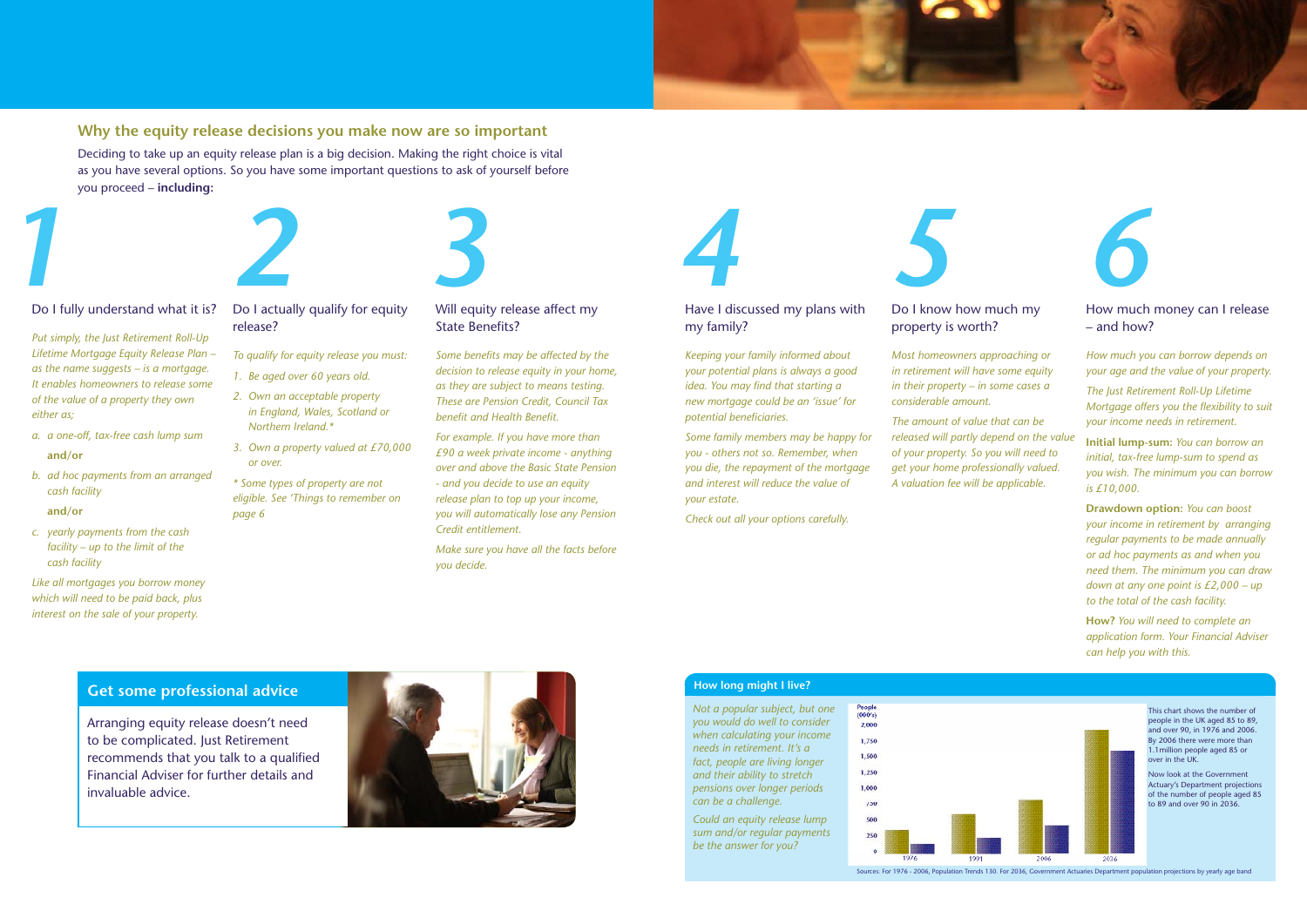|                   | <b>Lifetime Mortgage with</b><br><b>Just Retirement</b>                                                                                                                                                                        | <b>Home Reversion</b>                                                                                                                        |
|-------------------|--------------------------------------------------------------------------------------------------------------------------------------------------------------------------------------------------------------------------------|----------------------------------------------------------------------------------------------------------------------------------------------|
| The money         | You borrow a lump sum or<br>choose a regular income.<br>or an income for life.                                                                                                                                                 | You sell all or part of your<br>home in return for a lump sum                                                                                |
| <b>Your home</b>  | You continue to own your<br>entire home and benefit from<br>future increases in value.                                                                                                                                         | You can stay in your home<br>rent free. You only benefit from<br>future increase in value on<br>the share of your property<br>you still own. |
| <b>Repayments</b> | None during your lifetime<br>if you wish. Full repayment<br>will be required on your death.<br>The repayment will reduce the<br>value of your estate which may<br>be of benefit in limiting the<br>effects of Inheritance Tax. | On your death, the share<br>owned by you will be paid into<br>your estate.                                                                   |



## **Equity release explained**

- It's a considered decision, a key factor in your income planning for retirement.
- It's a long-term commitment, offering a stable, quaranteed income.
- It allows you to release value from possibly your biggest long-term investment your property.
- It affords you the flexibility to do whatever you want with the cash, from debt consolidation to fulfilling a lifelong dream.
- It may also help you afford the costs of going in care, without having to sell your home particularly important if you have a surviving partner.

Quite simply, an equity release plan allows you to release some of the cash locked up in the value of your home, without having to sell it, or cut back on your lifestyle.

### **Why choose a Roll-up Lifetime Equity Release mortgage?**

## **Equity release checklist**

To find out whether you are eligible for equity release, you might like to complete this simple checklist. You may also find it helpful to complete the checklist before talking to your financial adviser.

### **Next steps**

We trust you found the information we have provided useful, and that it has helped you to understand the equity release options available.

Should you require any further advice we suggest you talk to your financial adviser.

And, at Just Retirement, we look forward to helping you to achieve the retirement you deserve. **You've earned it.**

| equity release Yes                      |     |  | <b>No</b> |  |  |
|-----------------------------------------|-----|--|-----------|--|--|
|                                         |     |  |           |  |  |
|                                         |     |  |           |  |  |
|                                         | Yes |  | <b>No</b> |  |  |
|                                         |     |  |           |  |  |
|                                         |     |  |           |  |  |
| d?                                      | Yes |  | <b>No</b> |  |  |
|                                         | Yes |  | <b>No</b> |  |  |
|                                         | Yes |  | <b>No</b> |  |  |
| ou are not eligible for equity release. |     |  |           |  |  |
|                                         |     |  |           |  |  |
|                                         | £   |  |           |  |  |
| d a valuation fee will be payable.      |     |  |           |  |  |
|                                         |     |  |           |  |  |
|                                         |     |  |           |  |  |
|                                         | £   |  |           |  |  |
|                                         |     |  |           |  |  |
|                                         |     |  |           |  |  |
| quire?                                  | £   |  |           |  |  |
|                                         |     |  |           |  |  |

- 
- 

### **Things to remember!**

- As with most mortgage arrangements, there is an early repayment charge if you decide to pay the mortgage back early.
- Interest accumulates ONLY on amounts that you borrow either as an initial payment or a regular income.
- The total loan amount you owe, plus any accrued interest will be repaid from the eventual sale of the property – when you die or should your property be sold because you need to fund long-term care.
- As with most mortgage arrangements, you will need to pay any legal fees.

## **Q1: Your age**

You need to be 60 years of age or over to qualify for

**Maximum Age.** There is no maximum age

### **Q2: Status**

Are you the sole owner of property?

## **Q3: Your Property**

a) Is it in England, Wales, Scotland or Northern Irelan

b) Is the value more than  $E70,000?$ 

c) Is it an 'Acceptable Property'? See page X

Answering NO to any of these questions may mean y

## **Q4:**

**Estimated value** of your Property

Your property will need an independent valuation an

### **Q5:**

What initial lump sum payment do you require?

## **Q6:**

What regular income drawdown facility might you re

The minimum amount is £10,000